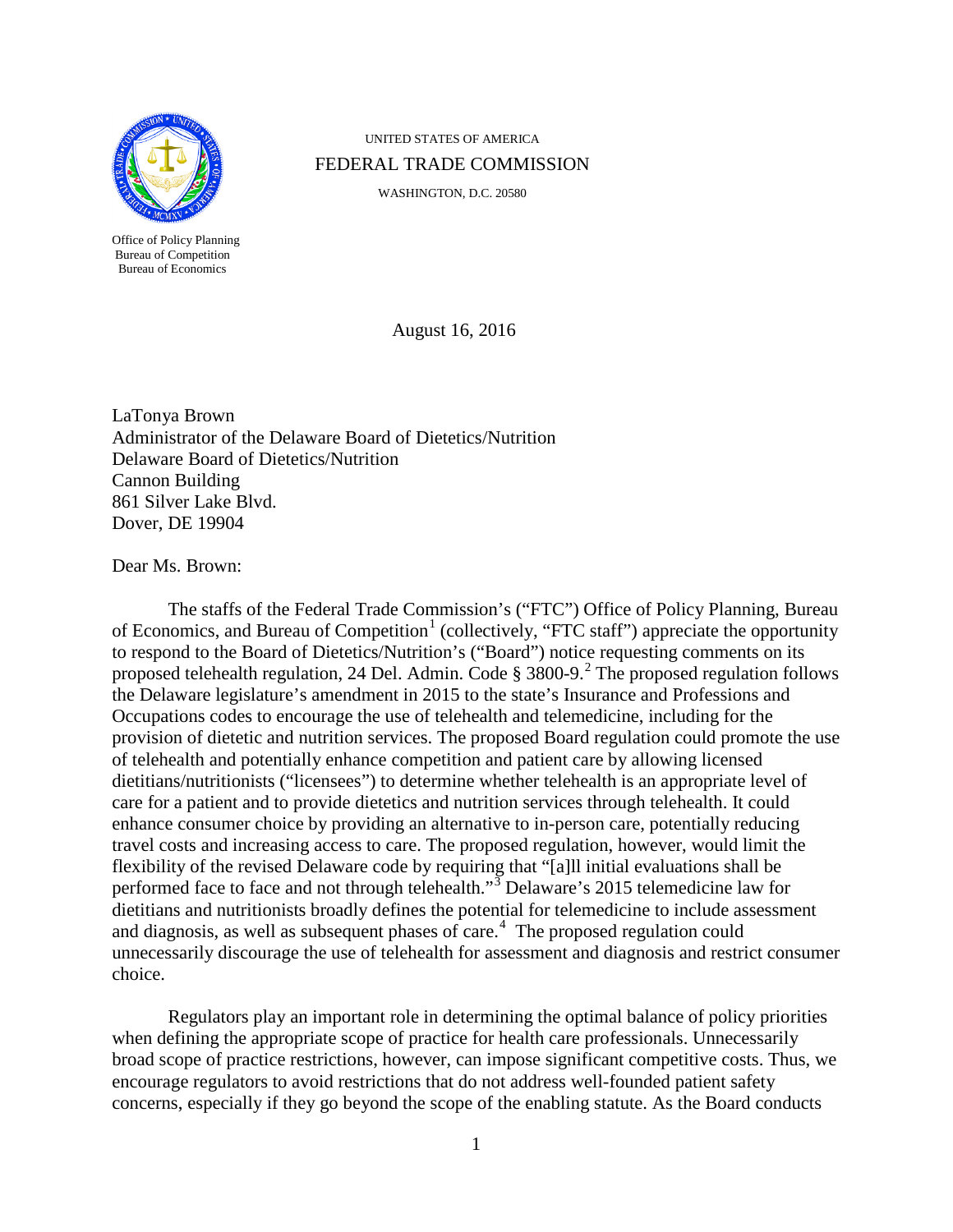its due diligence regarding the health and safety consequences of initial evaluations by telehealth, we encourage the Board to consider the implications for competition and consumer welfare if the use of telehealth is restricted for initial evaluations.

#### **I. Interest and Experience of the Federal Trade Commission**

The FTC is charged under the FTC Act with preventing unfair methods of competition and unfair or deceptive acts or practices in or affecting commerce.<sup>[5](#page-6-0)</sup> Competition is at the core of America's economy,<sup>[6](#page-6-1)</sup> and vigorous competition among sellers in an open marketplace gives consumers the benefits of lower prices, higher quality products and services, and increased innovation. Because of the importance of health care competition to the economy and consumer welfare, anticompetitive conduct in health care markets has long been a key focus of FTC law enforcement,<sup>[7](#page-6-2)</sup> research,<sup>[8](#page-6-3)</sup> and advocacy.<sup>[9](#page-6-4)</sup> In particular, many of our recent state advocacy comments have addressed scope of practice and supervision provisions that unnecessarily limit the range of procedures or services a practitioner may provide, or unnecessarily restrict a particular type of practitioner from competing in the market.<sup>10</sup>

<span id="page-1-2"></span><span id="page-1-1"></span><span id="page-1-0"></span>Telehealth is an area of particular interest to the FTC because of its potential to increase practitioner supply, encourage competition, and improve access to affordable, quality health care. In a 2004 report, the federal antitrust agencies considered the competitive effects of state restrictions on the interstate practice of telemedicine,<sup>[11](#page-6-6)</sup> and the central finding of that analysis remains applicable today: "When used properly, telemedicine has considerable promise as a mechanism to broaden access, lower costs, and improve health care quality."<sup>[12](#page-6-7)</sup> More recently, FTC staff submitted a comment to the Alaska legislature supporting proposed legislation that would allow Alaska-licensed physicians located out-of-state to provide telehealth services in the same manner as in-state physicians.<sup>[13](#page-6-8)</sup> Staff also commented a few weeks ago on the Delaware Board of Occupational Therapy Practice's proposed Telehealth regulation.<sup>14</sup> The conclusions of the agencies' 2004 report and the prior FTC staff comments, which support reduction of barriers to telemedicine, underpin our comments in this letter.<sup>[15](#page-6-10)</sup>

# **II. Delaware Law and the Proposed Telehealth Regulation for Dietitians/Nutritionists[16](#page-6-11)**

### <span id="page-1-5"></span><span id="page-1-4"></span>**A. Delaware's Telehealth and Telemedicine Law for Dietitians/Nutritionists**

 In 2015, Delaware's legislature amended its Insurance and Professions and Occupations codes to enhance the use of telehealth and telemedicine services,<sup>[17](#page-6-12)</sup> recognizing the potential patient benefits from the broader use of telemedicine and telehealth. The legislation added definitions of telehealth, telemedicine and related terms to the practice act for each health care occupation, $18$  with the intent of providing greater access to health care by encouraging insurers and health care professionals to support and promote the use of telemedicine and telehealth.<sup>[19](#page-6-14)</sup>

<span id="page-1-3"></span>The Dietitian/Nutritionist Licensure Act was among those amended by the legislation to address telehealth and telemedicine services.<sup>[20](#page-6-15)</sup> The law's definition of "telemedicine" broadly sets the stage for licensees to deliver all phases of care remotely, including "assessment, diagnosis, consultation, treatment, education, care management and self-management of a patient's health care . . . ."[21](#page-6-16) The law also calls for a licensee using telemedicine to practice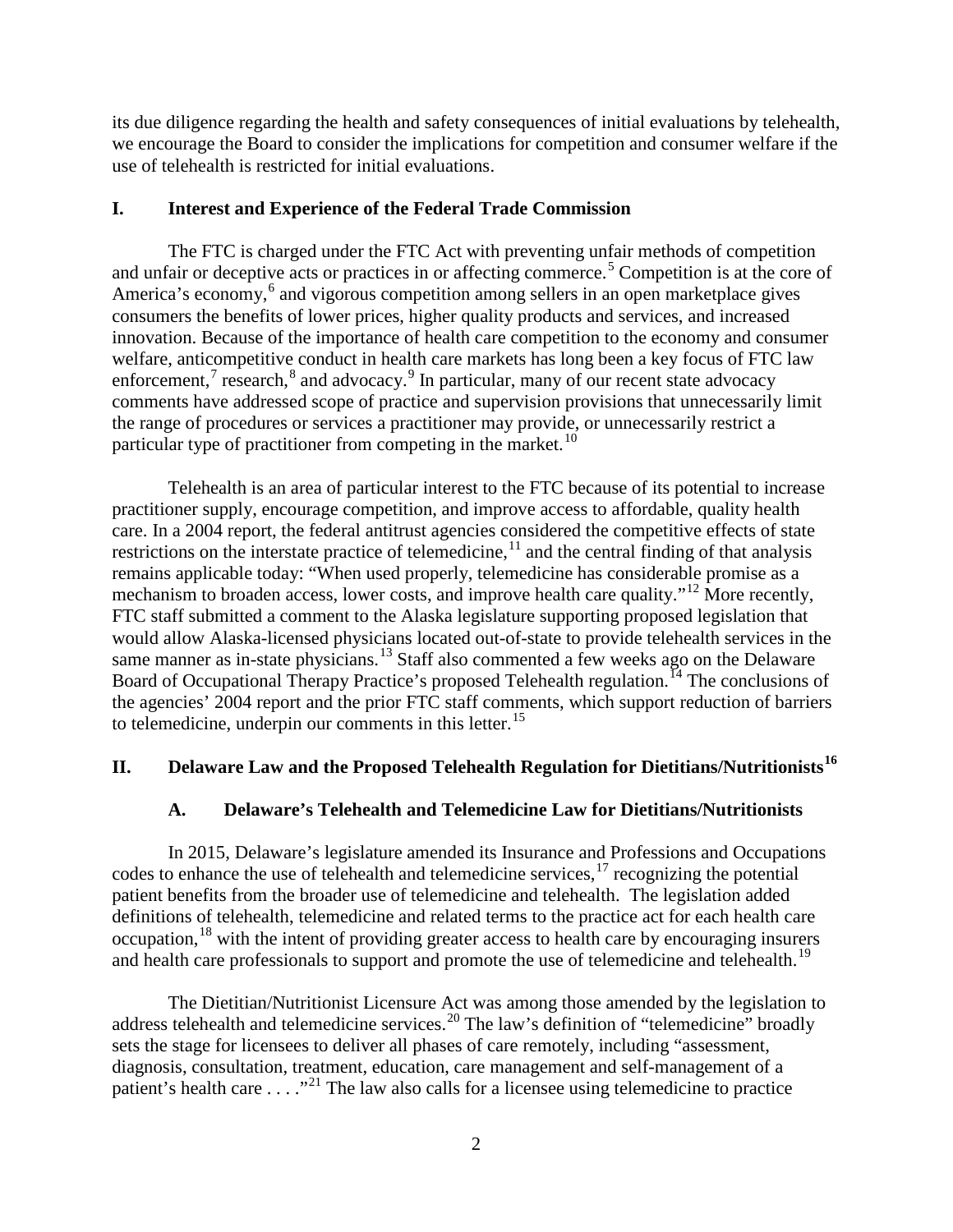"within his or her scope of practice as would be practiced in-person with a patient and with other restrictions as defined in regulation."<sup>[22](#page-7-0)</sup>

## <span id="page-2-3"></span><span id="page-2-0"></span>**B. Delaware's Proposed Telehealth Regulation for Dietitians/Nutritionists**

The proposed regulation would define telehealth as the use of electronic communications for a variety of health care and health promotion activities by dietitians/nutritionists, "including education, advice, reminders, interventions, and monitoring of interventions."<sup>23</sup> The proposed regulation would hold licensed dietitians/nutritionists using telehealth to deliver services to existing in-person standards of care. $^{24}$  $^{24}$  $^{24}$ 

The proposed regulation would also generally rely on the judgment of licensees to determine whether to use telehealth by making them "responsible for determining and documenting that telehealth is an appropriate level of care for the patient."<sup>25</sup> However, the regulation departs from this paradigm by imposing a rigid requirement that "[a]ll initial evaluations shall be performed face to face and not through telehealth."<sup>[26](#page-7-4)</sup> This prohibition on the use of telehealth for initial evaluations would limit the range of services that could potentially be available to consumers under the law's definition of telemedicine, which contemplates licensees' discretion to use electronic communication for assessment and diagnosis, as well as during subsequent treatment, education, and care management. $27$ 

# **III. Likely Competitive Impact of Delaware's Proposed Telehealth Regulation**

## <span id="page-2-5"></span><span id="page-2-4"></span><span id="page-2-1"></span>**A. Potential of Telehealth to Increase Competition and Access to Dietetics/Nutrition Services**

Generally, competition in health care markets benefits consumers by containing health care prices, expanding access and choice, and promoting innovation. Telehealth can potentially increase the supply of practitioners and thereby enhance price and non-price competition, reduce transportation costs, and improve access to quality care*.* [28](#page-7-6)

<span id="page-2-6"></span>As a delivery model for dietetic and nutritional services, telehealth has the potential to enhance competition among providers and improve access to quality care.<sup>[29](#page-7-7)</sup> The Delaware Division of Public Health has specifically recognized these potential benefits.<sup>[30](#page-7-8)</sup> Similarly, many health care professionals and expert bodies support the use of telehealth to mitigate challenges in access to health care arising from an aging population, health care workforce shortages, and geographic and other maldistributions of providers that can lead to shortages in urban as well as rural areas. [31](#page-7-9) Indeed, the Delaware *State Plan on Aging* acknowledges that the elderly and individuals with disabilities could greatly benefit from the use of telehealth.<sup>[32](#page-7-10)</sup> The potential for better health outcomes and improved access to cost-effective medical care motivated the Delaware Medicaid Program's 2012 decision to reimburse services delivered by telemedicine, including medical nutrition therapy.[33](#page-7-11) The use of telehealth to deliver dietetics/nutrition services and other health care services could also help reduce Medicaid's transportation expenditures as well as individuals' pecuniary and time costs.<sup>[34](#page-7-12)</sup>

<span id="page-2-2"></span>Dietitians and nutritionists can provide many preventive and therapeutic nutritional services, such as nutritional care for weight management, diabetes, and kidney disease,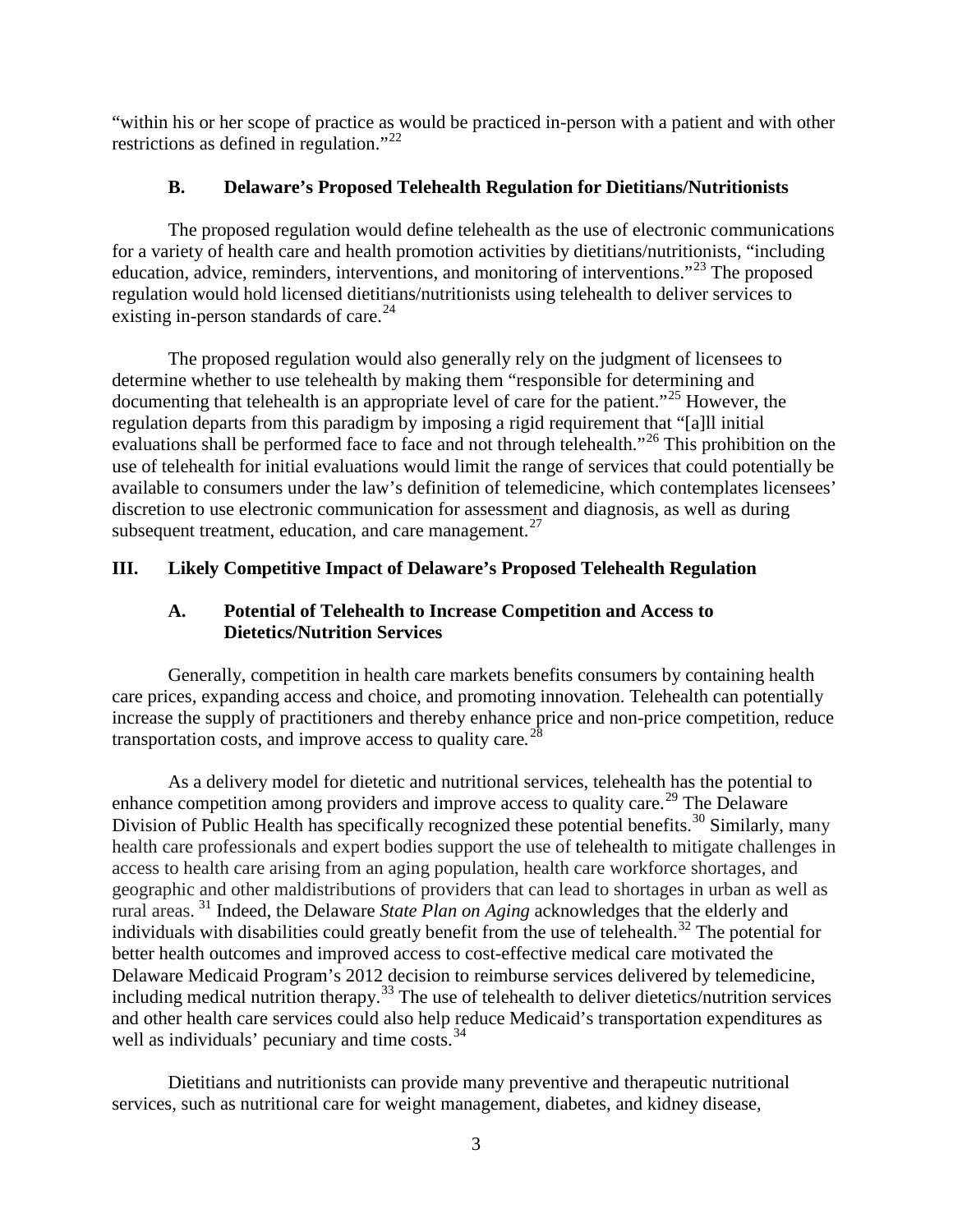remotely.[35](#page-8-0) In 2000, the U.S. Congress recognized the value in providing medical nutrition therapy services for diabetes and renal disease management via telehealth, and added dietitians and nutritionists to the list of practitioners authorized to provide telehealth services to Medicare beneficiaries.<sup>[36](#page-8-1)</sup> Subsequent regulatory changes expanded the list of covered telehealth services to include individual medical nutrition therapy and group nutrition services.<sup>[37](#page-8-2)</sup> The U.S. Department of Veterans Affairs, the Indian Health Services, and Delaware's Medicaid program, among others, have recognized the benefits of tele-nutrition services, as have some private payers that cover telehealth nutrition services.<sup>[38](#page-8-3)</sup>

### **B. The Proposed Prohibition on the Use of Telehealth for Initial Evaluations Could Unnecessarily Discourage the Use of Telehealth**

The proposed regulation could foster the delivery of dietetics/nutrition services via telehealth, thereby increasing competition, consumer choice, and access to care. Proposed § 9.2.4.2 would hold licensees to existing in-person standards of care, and § 9.2.4.1 would entrust the decision whether to use telehealth to the practitioners best positioned to make that determination.<sup>[39](#page-8-4)</sup> These aspects of the proposed rule provide flexibility that could encourage telehealth delivery of dietetics/nutrition services.

However, because § 9.2.4.4 would require that all initial evaluations be performed in person, the proposed regulation may unnecessarily discourage the use of telehealth and limit its potential benefits.[40](#page-8-5) Although we are unaware of published guidance or position statements by dietitian or nutritionist organizations regarding the use of telehealth for an initial evaluation, several physicians' organizations have recognized the need for flexibility with regard to the initial evaluation of a patient. These organizations have adopted telehealth policies permitting remote examination of a patient during an initial encounter, so long as a practitioner is held to an in-person standard of care.<sup>[41](#page-8-6)</sup> By contrast, initial in-person examination or evaluation requirements in the health professions may restrict entry of qualified telehealth practitioners, potentially decreasing competition, innovation, and health care quality, while increasing price.<sup>[42](#page-8-7)</sup> Thus, several state legislatures and health care regulatory boards, including Delaware's Board of Occupational Therapy Practice, have recently eliminated or declined to adopt provisions requiring an initial in-person evaluation.<sup>[43](#page-8-8)</sup>

The rigid restriction in the Board's proposed regulation could be avoided by allowing a licensee to determine whether telehealth is appropriate for the initial evaluation as they are permitted to do for subsequent visits. Allowing the licensee to make the determination as to whether to use telehealth for the initial visit would be consistent with the discretion to use telemedicine for assessment and diagnosis, as set forth in Delaware law.<sup>[44](#page-8-9)</sup> Moreover, doing so would allow the practitioner in the best position to weigh access, health, and safety considerations to decide whether to use telehealth. Under the Board's regulation, the standards of care for telehealth initial evaluations would be the same as for in-person initial evaluations.

In at least some situations, dietitians/nutritionists may have enough information about a patient to make an initial evaluation by telehealth. For example, licensees may receive a patient's diagnosis, lab data, and other relevant information from a referring physician. Such a referral is required for Medicare coverage of medical nutrition therapy services, whether provided in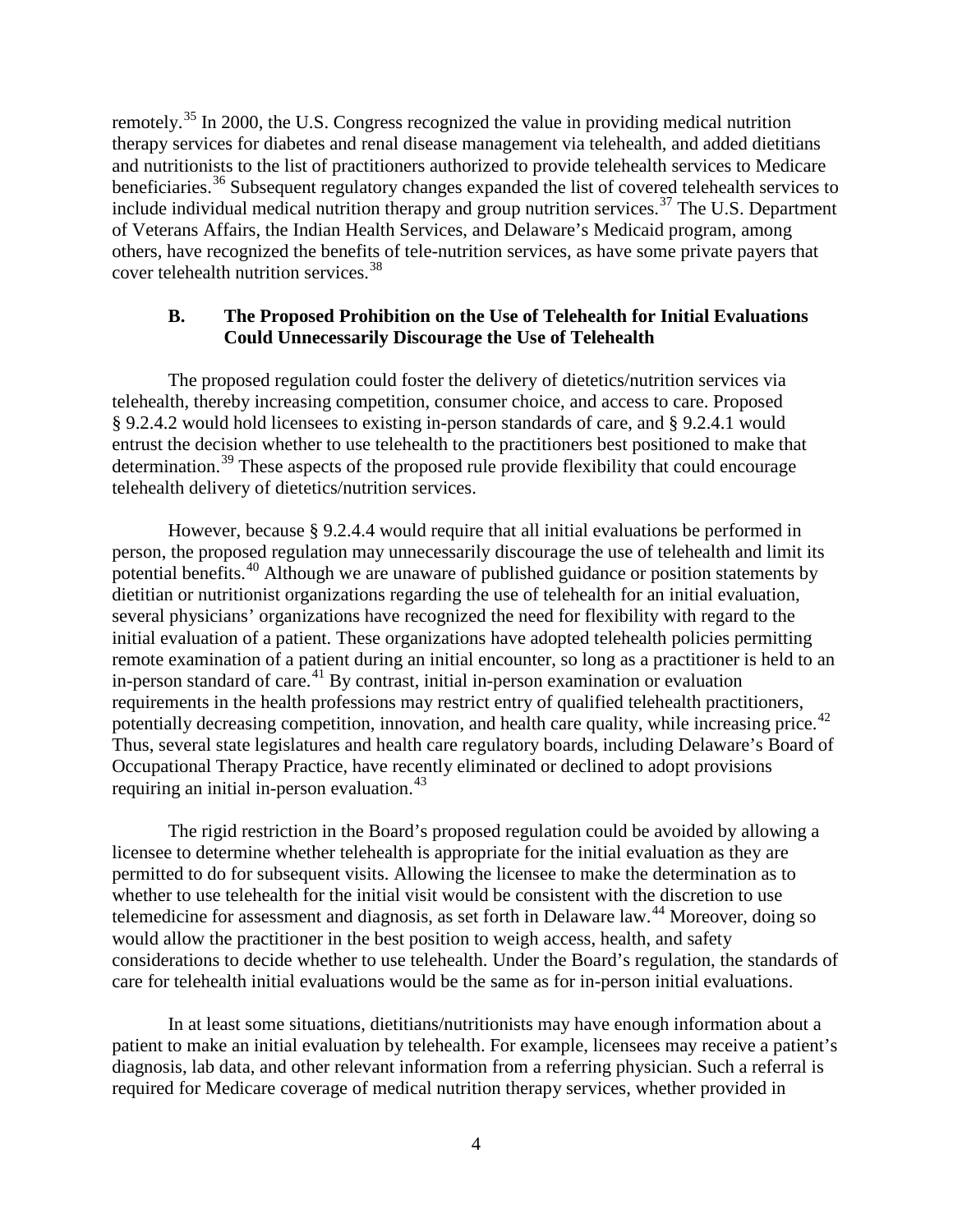person or by telehealth;<sup>[45](#page-9-0)</sup> other programs or payors may also require a physician referral.<sup>[46](#page-9-1)</sup> In addition, dietitians/nutritionists often conduct nutritional assessments of patients at nursing facilities, where nurses and other health professionals would be available to assist with a telehealth evaluation.<sup>[47](#page-9-2)</sup> Finally, some sources support the use of self-reported anthropometric data for certain types of telehealth evaluations by dietitians and nutritionists.<sup>[48](#page-9-3)</sup> In these situations and others, allowing a licensee to decide whether to use telehealth for the initial evaluation could encourage the use of telehealth and would be consistent with proposed § 9.2.4.1, which would make the licensee "responsible for determining and documenting that telehealth is an appropriate level of care."<sup>[49](#page-9-4)</sup>

For these reasons, we encourage the Board to consider whether requiring licensed dietitians/nutritionists to conduct all initial evaluations in person is necessary for patient welfare. Well-intentioned laws and regulations may impose unnecessary, unintended, or overbroad restrictions on competition, thereby depriving health care consumers of the benefits of vigorous competition.<sup>[50](#page-9-5)</sup> Thus, we suggest that regulators consider whether a restriction that could limit entry or access is narrowly tailored to the legitimate goals of the restriction, such as health and safety, and whether other provisions in the law or regulations already achieve, or could achieve, such goals through less competitively restrictive means.

Accordingly, FTC staff encourages the Board to consider whether the proposed regulation could be improved by eliminating the prohibition on the use of telehealth for initial evaluations and expressly stating that, consistent with Delaware law's definition of telemedicine, licensees have the option to use electronic communications for assessment and diagnosis. Health and safety standards would be maintained by relying on existing standards of care, just as is done with respect to in-person services. Such a clarification could enhance the availability of safe and appropriate telehealth-based dietetics/nutrition services, thus potentially increasing competition, reducing health care prices, and improving quality.

### **IV. Conclusion**

The proposed regulation could promote the use of telehealth and enhance competition in the provision of nutrition services by allowing licensed dietitians/nutritionists to determine whether telehealth is an appropriate level of care and to provide dietetic and nutrition services through telehealth. It may, however, unnecessarily limit those benefits by requiring that all initial evaluations be carried out in person, rather than by telehealth. While supporting the proposed regulation's flexibility in generally allowing licensees to determine whether to use telehealth, we urge the Board to consider whether legitimate health and safety justifications support the restriction, or whether allowing licensees to decide whether to use telehealth during all phases of care would better promote competition and access to safe and affordable care.

We appreciate your consideration of FTC staff's views.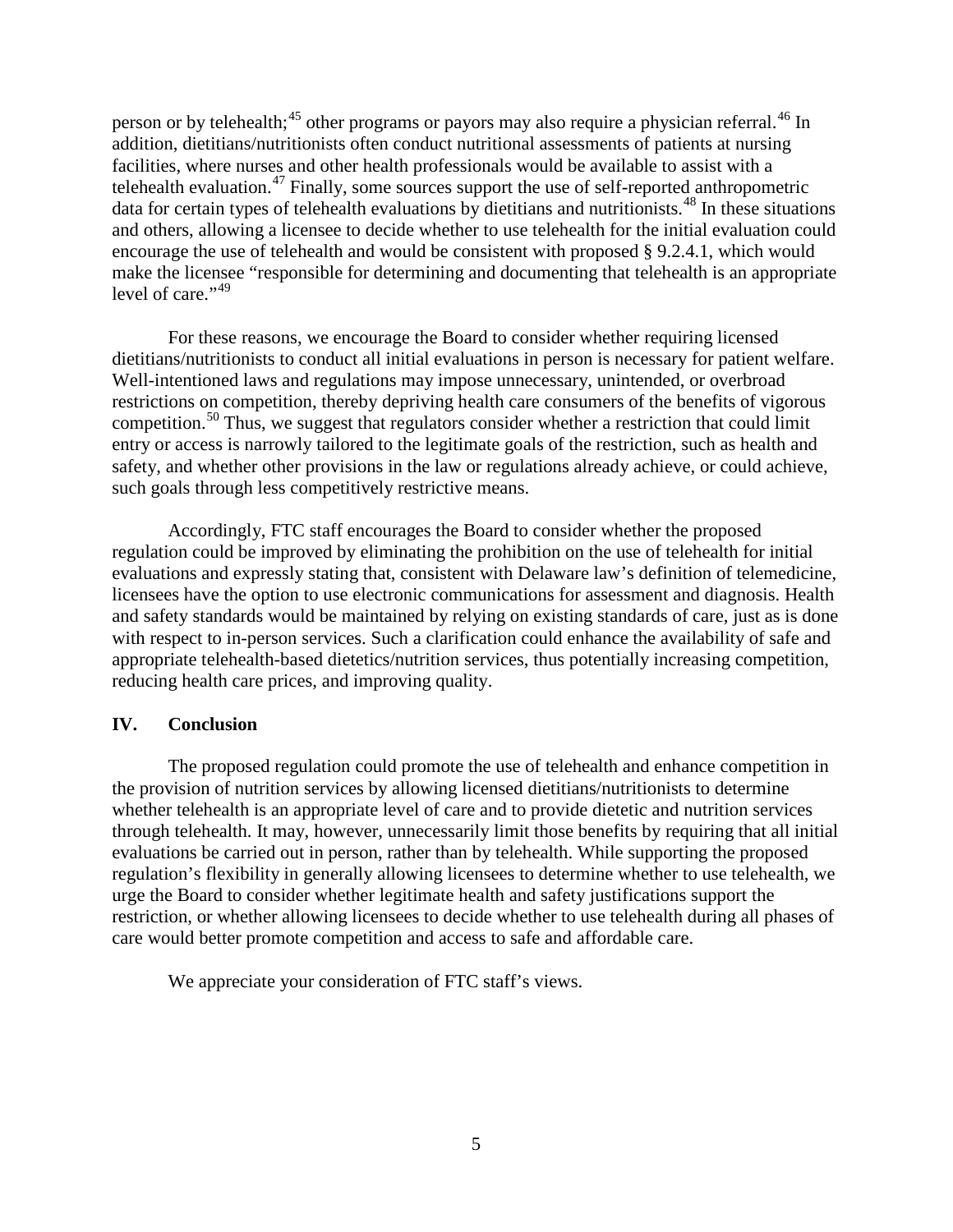Respectfully submitted,

Tara Isa Koslov, Acting Director Office of Policy Planning

Ginger Zhe Jin, Director Bureau of Economics

Deborah Feinstein, Director Bureau of Competition

<span id="page-5-3"></span><sup>4</sup> We refer to "telemedicine" or "telehealth" as those terms are used in Delaware law and in the proposed regulation that is the subject of this letter. *See infra* not[e 23.](#page-2-0) While both terms "describe the use of medical information exchanged from one site to another via electronic communications to improve the patient's health status," they are often interchanged. *See* INST. OF MED., NAT'L ACAD. OF SCIENCES, THE ROLE OF TELEHEALTH IN AN EVOLVING HEALTH CARE ENVIRONMENT: WORKSHOP SUMMARY 3 (2012). Accordingly, we follow the approach of the Institute of Medicine and do not attempt to regularize the usage of either term. *See id.*

<sup>5</sup> Federal Trade Commission Act, 15 U.S.C. § 45.

<sup>6</sup> Standard Oil Co. v. FTC, 340 U.S. 231, 248 (1951) ("The heart of our national economic policy long has been faith in the value of competition.").

<sup>7</sup> *See generally* FTC STAFF, OVERVIEW OF FTC ACTIONS IN HEALTH CARE SERVICES AND PRODUCTS (2016), [https://www.ftc.gov/system/files/attachments/competition-policy-guidance/hcupdaterev.pdf.](https://www.ftc.gov/system/files/attachments/competition-policy-guidance/hcupdaterev.pdf)

<sup>8</sup> *See, e.g.*, FTC & U.S. DEP'T OF JUSTICE, IMPROVING HEALTH CARE: A DOSE OF COMPETITION (2004), [http://www.ftc.gov/reports/healthcare/040723healthcarerpt.pdf.](http://www.ftc.gov/reports/healthcare/040723healthcarerpt.pdf) 

<sup>9</sup> FTC and staff advocacy can include letters or comments addressing specific policy issues, Commission or staff testimony before legislative or regulatory bodies, amicus briefs, or reports. *See, e.g.*, Comment from FTC Staff to Valencia Seay, Senator, Ga. State Senate (Jan. 29, 2016),

[https://www.ftc.gov/system/files/documents/advocacy\\_documents/ftc-staff-comment-georgia-state-senator-valencia](https://www.ftc.gov/system/files/documents/advocacy_documents/ftc-staff-comment-georgia-state-senator-valencia-seay-concerning-georgia-house-bill-684/160201gadentaladvocacy.pdf)[seay-concerning-georgia-house-bill-684/160201gadentaladvocacy.pdf](https://www.ftc.gov/system/files/documents/advocacy_documents/ftc-staff-comment-georgia-state-senator-valencia-seay-concerning-georgia-house-bill-684/160201gadentaladvocacy.pdf) (regarding removal of direct supervision

<span id="page-5-0"></span> $<sup>1</sup>$  This letter expresses the views of the Federal Trade Commission's Office of Policy Planning, Bureau of</sup> Economics, and Bureau of Competition. The letter does not necessarily represent the views of the Federal Trade Commission or of any individual Commissioner. The Commission, however, has voted to authorize staff to submit these comments.

<span id="page-5-1"></span><sup>&</sup>lt;sup>2</sup> 3800 State Board of Dietetics/Nutrition, 19 Del. Reg. Regs. 1075 (proposed June 1, 2016) (Telehealth regulation to be codified at 24 DEL. ADMIN. CODE § 3800-9) [hereinafter Proposed Regulation].

<span id="page-5-2"></span><sup>3</sup> Proposed Regulation, *supra* note [2,](#page-0-0) § 3800-9.2.4.4.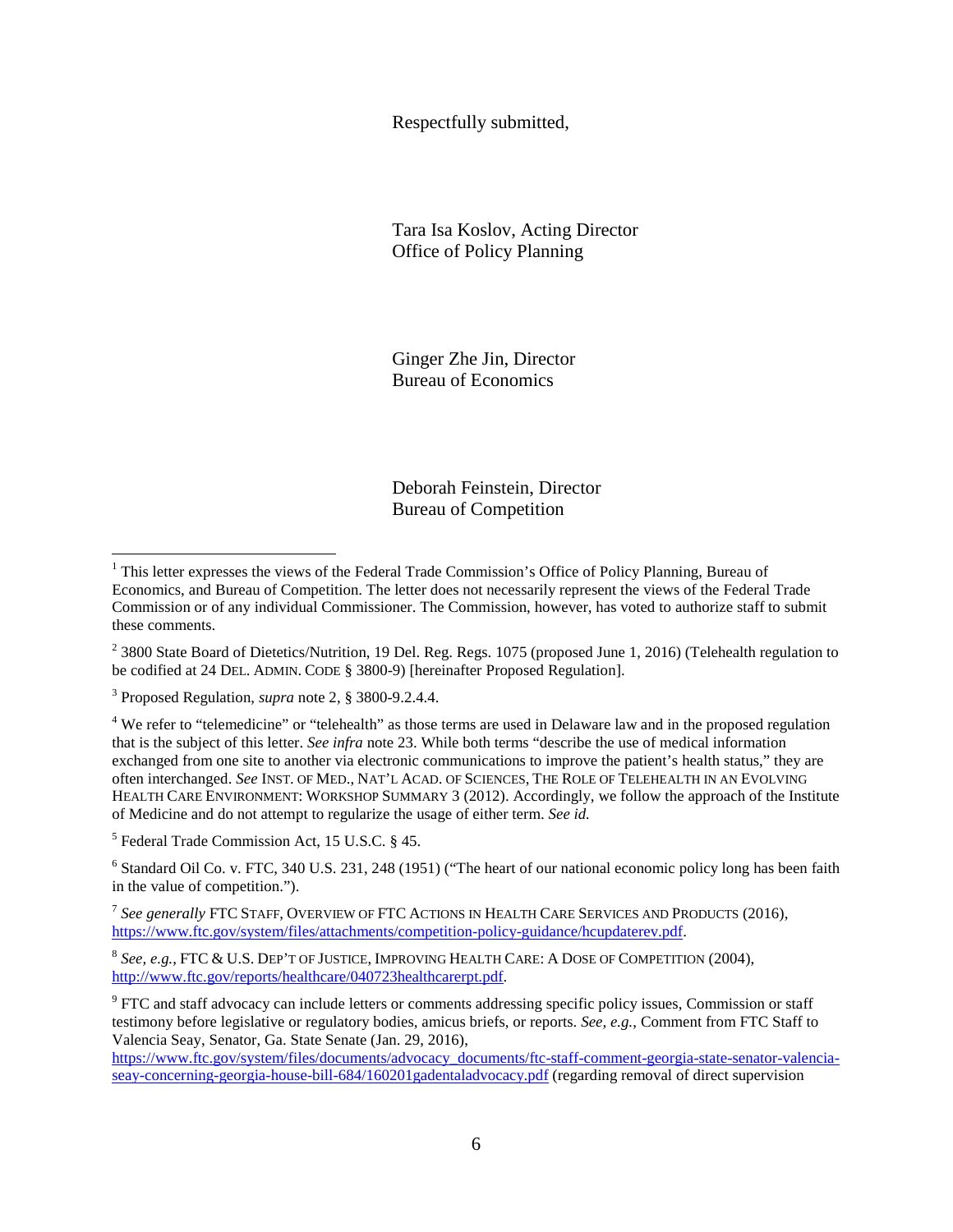requirements for dental hygienists); Brief of Amicus Curiae FTC in Support of No Party, In re Nexium (Esomeprazole) Antitrust Litig., No. 15-2005 (1st. Cir. Feb. 12, 2016),

[https://www.ftc.gov/system/files/documents/amicus\\_briefs/re-nexium-esomeprazole-antitrust](https://www.ftc.gov/system/files/documents/amicus_briefs/re-nexium-esomeprazole-antitrust-litigation/160212nexiumbrief.pdf)[litigation/160212nexiumbrief.pdf;](https://www.ftc.gov/system/files/documents/amicus_briefs/re-nexium-esomeprazole-antitrust-litigation/160212nexiumbrief.pdf) FTC STAFF, POLICY PERSPECTIVES: COMPETITION AND THE REGULATION OF ADVANCED PRACTICE NURSES (2014)[, https://www.ftc.gov/system/files/documents/advocacy\\_documents/policy](https://www.ftc.gov/system/files/documents/advocacy_documents/policy-perspectives-competition-regulation-advanced-practice-nurses/140307aprnpolicypaper.pdf)[perspectives-competition-regulation-advanced-practice-nurses/140307aprnpolicypaper.pdf.](https://www.ftc.gov/system/files/documents/advocacy_documents/policy-perspectives-competition-regulation-advanced-practice-nurses/140307aprnpolicypaper.pdf)

<span id="page-6-5"></span> $10$  Many of these competition advocacy comments have focused on proposed state-level changes to statutes and rules governing the scope of practice and supervision of advanced practice registered nurses. The FTC staff report, *Policy Perspective: Competition and the Regulation of Advanced Practice Nurses*, presents an overview of these comments and an in depth analysis of the competitive effects of such statutes and rules. *See* FTC STAFF, POLICY PERSPECTIVES, *supra* note [9.](#page-1-0)

<span id="page-6-6"></span><sup>11</sup> *See* FTC & U.S. DEP'T OF JUSTICE, *supra* note [8,](#page-1-1) ch. 2, at 30 (section on "*State Restrictions on the Interstate Practice of Telemedicine")*. More recently, FTC staff held a workshop series, *Examining Health Care Competition*, where a panel on *Innovations in Health Care Delivery* explored competition issues related to telehealth. *See* Transcript of Examining Health Care Competition Workshop 67-122, Fed. Trade Comm'n (Mar. 20, 2014), [https://www.ftc.gov/system/files/documents/public\\_events/200361/transcriptmar20.pdf.](https://www.ftc.gov/system/files/documents/public_events/200361/transcriptmar20.pdf)

<span id="page-6-7"></span><sup>12</sup> FTC & U.S. DEP'T OF JUSTICE, *supra* note [8,](#page-1-1) Executive Summary at 23.

<span id="page-6-8"></span><sup>13</sup> *See* Comment from FTC Staff to Steve Thompson, Representative, Alaska State Legislature (Mar. 25, 2016), [https://www.ftc.gov/policy/policy-actions/advocacy-filings/2016/03/ftc-staff-comment-alaska-state-legislature](https://www.ftc.gov/policy/policy-actions/advocacy-filings/2016/03/ftc-staff-comment-alaska-state-legislature-regarding)[regarding](https://www.ftc.gov/policy/policy-actions/advocacy-filings/2016/03/ftc-staff-comment-alaska-state-legislature-regarding) (regarding telehealth provisions in Senate Bill 74, which would allow licensed Alaska physicians located out-of-state to provide telehealth services).

<span id="page-6-9"></span><sup>14</sup> See Comment from FTC Staff to the Delaware Board of Occupational Therapy Practice (Aug. 3, 2016), [https://www.ftc.gov/system/files/documents/advocacy\\_documents/ftc-staff-comment-delaware-board-occupational](https://www.ftc.gov/system/files/documents/advocacy_documents/ftc-staff-comment-delaware-board-occupational-therapy-concerning-its-proposed-telehealth-regulation/v160014_delaware_ot_proposed_advocacy.pdf)[therapy-concerning-its-proposed-telehealth-regulation/v160014\\_delaware\\_ot\\_proposed\\_advocacy.pdf](https://www.ftc.gov/system/files/documents/advocacy_documents/ftc-staff-comment-delaware-board-occupational-therapy-concerning-its-proposed-telehealth-regulation/v160014_delaware_ot_proposed_advocacy.pdf) (regarding its proposed telehealth regulation).

<span id="page-6-10"></span><sup>15</sup> This advocacy also draws on knowledge acquired during the *Innovations in Health Care Delivery* panel of the 2014 FTC workshop, *Examining Health Care Competition*, *supra* note [11.](#page-1-2)

<span id="page-6-11"></span><sup>16</sup> Under Delaware law, the terms "dietitian" and "nutritionist" are used interchangeably, and the Board issues a single license, the L.D.N. (licensed dietitian/nutritionist), to such practitioners. *See* DEL. CODE ANN. tit. 24, § 3802 (4), (6).

<span id="page-6-12"></span><sup>17</sup> See 80 Del. Laws, c. 80 (2015-16) (Chapter 80, formerly H.B. 69, as amended by House Amendment No. 1, An Act to Amend Title 18 and 24 of the Delaware Code Relating to Telemedicine Services (July 7, 2015)), <http://delcode.delaware.gov/sessionlaws/ga148/chp080.shtml#TopOfPage> (Section 19 amended the Dietitian/Nutritionist Licensure Act, DEL. CODE ANN. tit. 24, § 3802)*.*

<span id="page-6-13"></span><span id="page-6-0"></span> $18$  The 2015 law added telehealth and telemedicine provisions to the practice acts of at least 19 types of health professionals. *See* 80 Del. Laws, c. 80 (2015-16)*.*

<span id="page-6-14"></span><span id="page-6-2"></span><span id="page-6-1"></span><sup>19</sup> *See Committee Report: H.B. 69*, DEL. STATE LEGISLATURE, COMM. ON ECONOMIC DEVELOPMENT/BANKING/INSURANCE/COMMERCE (April 1, 2015), [http://legis.delaware.gov/LIS/lis148.nsf/d81ce478bd9ae572852568730079e2fe/df26340ba3dd31eb85257e1a0074c4](http://legis.delaware.gov/LIS/lis148.nsf/d81ce478bd9ae572852568730079e2fe/df26340ba3dd31eb85257e1a0074c475?OpenDocument) [75?OpenDocument.](http://legis.delaware.gov/LIS/lis148.nsf/d81ce478bd9ae572852568730079e2fe/df26340ba3dd31eb85257e1a0074c475?OpenDocument)

<span id="page-6-15"></span><span id="page-6-4"></span><span id="page-6-3"></span><sup>20</sup> *See* DEL. CODE ANN. tit. 24, § 3802 (2), (5), (9), (10), (12), (13). The law's definition of telehealth provides for the use of electronic communications to "support clinical health care, provider consultation, patient and professional health-related education, public health, health administration, and other services as described in regulation." *Id.* § 3802 (12). It defines telemedicine as a "form of telehealth" in which licensees use electronic communications to provide or support clinical care. *See id.* § 3802 (13).

<span id="page-6-16"></span><sup>21</sup> *See id.* § 3802 (13) ("'Telemedicine' means a form of telehealth which is the delivery of clinical health-care services by means of real time 2-way audio, visual, or other telecommunications or electronic communications,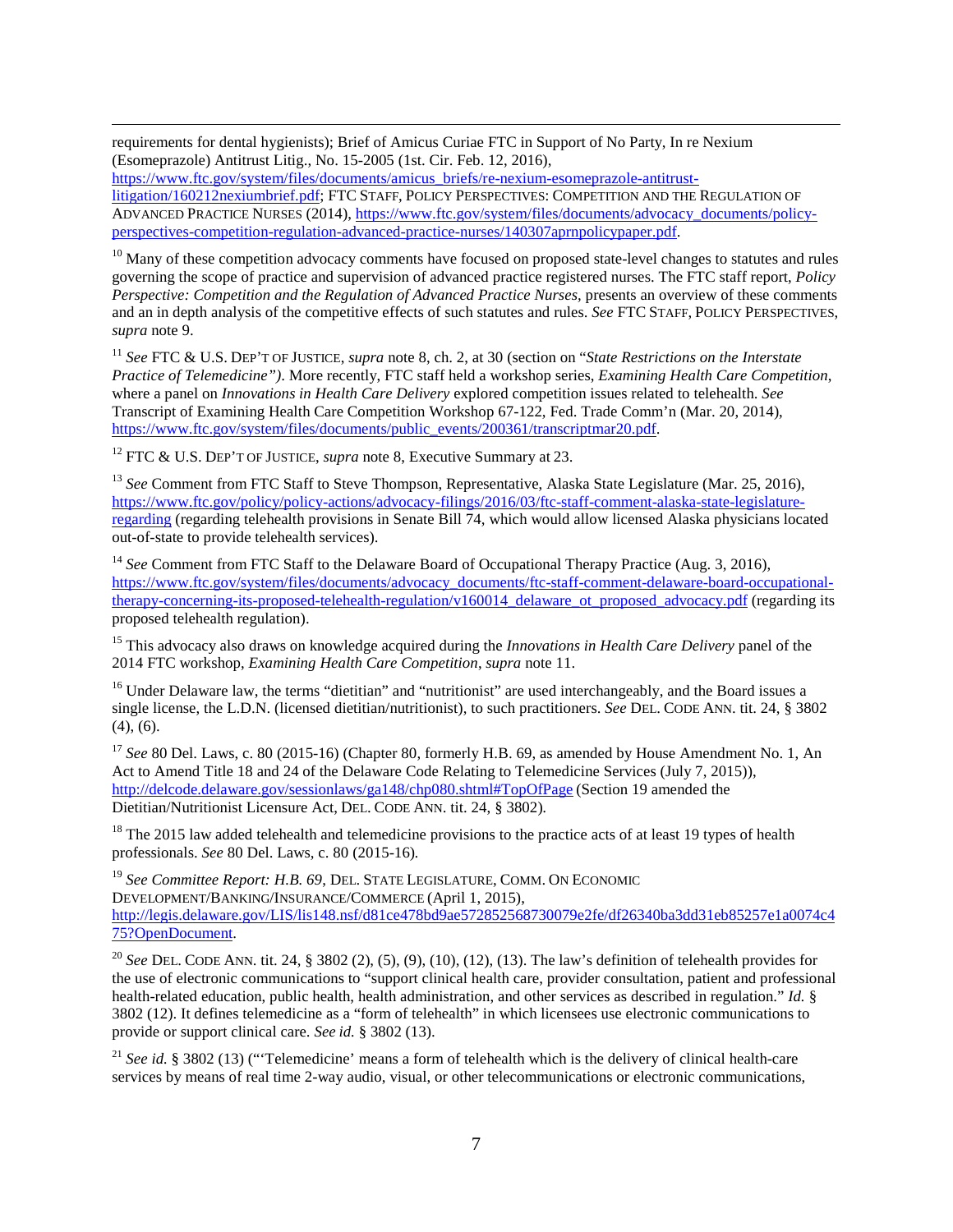including the application of secure video conferencing or store and forward transfer technology to provide or support health-care delivery, which facilitate the assessment, diagnosis, consultation, treatment, education, care management and self-management of a patient's health care by a licensee practicing within his or her scope of practice as would be practiced in-person with a patient and with other restrictions as defined in regulation.").

<span id="page-7-12"></span><span id="page-7-0"></span><sup>22</sup> *Id.*

<span id="page-7-1"></span><sup>23</sup> Proposed Regulation, *supra* not[e 2,](#page-0-0) § 3800-9.1 ("Telehealth is the use of electronic communications to provide and deliver a host of health-related information and health-care services, including dietetics and nutrition-related information and services, over large and small distances. Telehealth encompasses a variety of health care and health promotion activities by, including education, advice, reminders, interventions, and monitoring of interventions."). Unlike Delaware law, the proposed telehealth regulation does not refer to clinical care or telemedicine (which Delaware law defines as a form of telehealth). *See* DEL. CODE ANN. tit. 24, § 3802 (13) However, the regulation's references to health-care services, interventions, and evaluations indicate that it covers the delivery of clinical services generally characterized as telemedicine. *See* Proposed Regulation, *supra* note [2,](#page-0-0) §§ 3800-9.1, 9.2.4.4. To make it clear that the regulation covers such services, we suggest that the Board consider revising the proposed regulation to expressly cover clinical care and telemedicine in a manner consistent with the provisions in Delaware statutory law.

<span id="page-7-2"></span><sup>24</sup> *See* Proposed Regulation, *supra* note [2,](#page-0-0) § 3800-9.2.4.2 ("The licensee shall comply with the Board's law and rules and regulations and all current standards of care requirements applicable to onsite care.").

<span id="page-7-3"></span><sup>25</sup> *Id.* § 9.2.4.1.

<span id="page-7-4"></span><sup>26</sup> *Id.* § 9.2.4.4.

<span id="page-7-5"></span><sup>27</sup> *See supra* note [21](#page-1-3) and accompanying text.

<span id="page-7-6"></span><sup>28</sup> *See, e.g.*, Comment from FTC Staff to Steve Thompson, *supra* not[e 13.](#page-1-4)

<span id="page-7-7"></span><sup>29</sup> *See, e.g.*, Megan E. Rolio et al., *Video Consultations and Virtual Nutrition Care for Weight Management,* 115 J. ACAD. NUTR. & DIETETICS 1213 (2015) (virtual nutrition services "have the potential to extend the reach of dietetics-related services" and overcome barriers arising from cost restrictions and logistical constraints).

<span id="page-7-8"></span><sup>30</sup> *See, e.g.*, Delaware Division of Public Health, State Office of Primary Care, Delaware Primary Care Health Needs Assessment 2015 (Feb. 2016), at 60[, www.dhss.delaware.gov/dph/hsm/files/depchealthneedsassessment2015.pdf](http://www.dhss.delaware.gov/dph/hsm/files/depchealthneedsassessment2015.pdf) ("The use of telehealth in Delaware is supported by state government as an important cost-effective, access improvement tool.").

<span id="page-7-9"></span><sup>31</sup> *See generally* Rashid L. Bashshur et al., *The Empirical Foundations of Telemedicine Interventions for Chronic Disease Management,* 20 TELEMED. & E-HEALTH 769, 770 (2014) ("Differences in *access* to care reflect economic, geographic, and functional as well as social, cultural, and psychological factors . . . . many residents of the inner city have limited access to medical resources for economic reasons."); Am. Acad. of Pediatrics, *Policy Statement: The Use of Telemedicine to Address Access and Physician Workforce Shortages,* 136 PEDIATRICS 202, 203 (2015) (urban as well as rural children "face significant disparities in access and time-distance barriers, which could be partly alleviated by the use of telehealth"); Hilary Daniel & Lois Snyder Sulmasy, *Policy Recommendations to*  Guide the Use of Telemedicine in Primary Care Settings: An American College of Physicians Position Paper, 163 ANN. INT. MED. 787, app. (2015) ("Limited access to care is not an issue specific to rural communities; underserved patients in urban areas have the same risks as rural patients if they lack primary or specialty care . . . .").

<span id="page-7-10"></span><sup>32</sup> *See* DIV. OF SERVS. FOR AGING & ADULTS WITH PHYSICAL DISABILITIES, DEL. HEALTH & SOC. SERVS., DELAWARE STATE PLAN ON AGING: OCTOBER 1, 2012 TO SEPTEMBER 30, 2016 (2012), [www.dhss.delaware.gov/dsaapd/files/state\\_plan\\_on\\_aging\\_12\\_15.pdf](http://www.dhss.delaware.gov/dsaapd/files/state_plan_on_aging_12_15.pdf) (telehealth services will improve the lives of older persons and persons with disabilities "by allowing persons to receive some medical care at home, or in other more convenient settings").

<span id="page-7-11"></span><sup>33</sup> *See* Press Release, Delaware Health and Social Services & Office of Governor Markell, Delaware Medicaid Program to Reimburse for Telemedicine-Delivered Services Beginning July 1 (June 27, 2012), [http://news.delaware.gov/2012/06/27/delaware-medicaid-program/.](http://news.delaware.gov/2012/06/27/delaware-medicaid-program/) ("Telemedicine will improve access to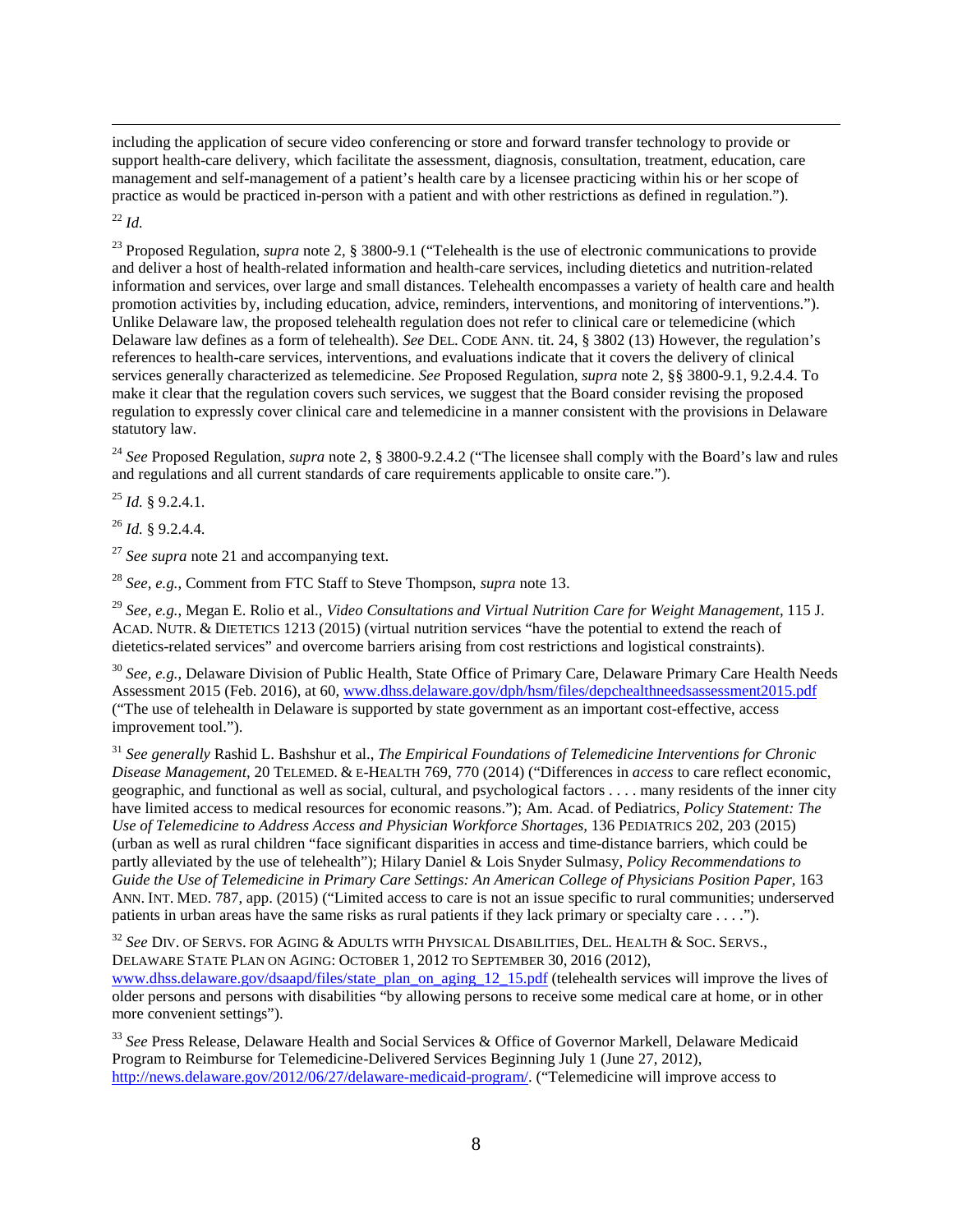information and medical care," and lead "to better health outcomes for patients and reduced costs for hospitalizations and transportation." (quoting Gov. Jack Markell)).

<sup>34</sup> States that receive federal Medicaid funds are required to ensure transportation for Medicaid beneficiaries to and from medical appointments. *See* 42 C.F.R. § 431.53. The Delaware Medicaid & Medical Assistance Program pays for nonemergency transportation to covered services. *See Medical Transportation*, STATE OF DEL., <http://www.dhss.delaware.gov/dhss/dmma/medical.html> (last updated June 2, 2016).

<span id="page-8-9"></span><span id="page-8-0"></span><sup>35</sup> *See, e.g.*, Rolio et al., *supra* note [29,](#page-2-1) at 1213 ("A number of studies have demonstrated the utility of video consultations for the delivery of nutrition care either alone or as part of a multi-disciplinary team for chronic kidney disease, diabetes, weight management, and home parenteral nutrition . . . ."). Licensed Delaware dietitians/nutritionists assess individuals' specific nutritional needs and provide dietetic and nutrition therapy, including services such as counseling, education, medically prescribed diets, tube feedings, and specialized intravenous solutions. *See* DEL. CODE ANN. tit. 24, § 3802(2).

<span id="page-8-1"></span><sup>36</sup> *See* Medicare, Medicaid, and SCHIP Benefits Improvement and Protection Act of 2000, Pub. L. No. 106-554, Dec. 21, 2000, Tit. 1, Subtit. A, § 105(d), 114 Stat. 2763A-472 (codified at 42 U.S.C. § 1395u(b)(18)(C)). Medicare pays for telehealth services provided by a physician or a practitioner described in 42 U.S.C. § 1395u(b)(18)(C)). *See* 42 U.S.C. § 1395m(m)(1).

<span id="page-8-2"></span><sup>37</sup> Medical nutrition therapy services are not on the *statutory* list of Medicare-covered telehealth services. *See* 42 U.S.C. § 1395m(m)(4)(F). However, regulatory changes expanded the list of covered services to include individual medical nutrition therapy in 2006, and group medical nutrition services in 2011. *See* 42 C.F.R. § 410.78(b) (2006); 42 C.F.R. § 410.78(b) (2011). *See also* Matlin Gilman & Jeff Stensland, *Telehealth and Medicare: Payment Policy, Current Use, and Prospects for Growth* 3 MEDICARE & MEDICAID RES. REV. E1, E6, E7 (2013) (describing the expansion of Medicare-covered telehealth services).

<span id="page-8-3"></span><sup>38</sup> *See, e.g.*, Dave Overson, *Nutrition Done Right from Afar at NMVAHCS*, N.M. VA HEALTH CARE SYS. (Sept. 28, 2015) (discussing a telenutrition program "that is improving the lives of countless New Mexico Veterans."); CAL. AREA OFFICE, INDIAN HEALTH SERV., TELENUTRITION GUIDELINES FOR CALIFORNIA TRIBAL AND URBAN INDIAN HEALTHCARE PROGRAMS 1 (2012)[, https://www.ihs.gov/california/tasks/sites/default/assets/File/HPDP-](https://www.ihs.gov/california/tasks/sites/default/assets/File/HPDP-CAO_TeleNutrition_Guidelines.pdf)[CAO\\_TeleNutrition\\_Guidelines.pdf](https://www.ihs.gov/california/tasks/sites/default/assets/File/HPDP-CAO_TeleNutrition_Guidelines.pdf) ("As with other telehealth services, telenutrition can provide access and convenience of clinical services to communities unable to locally obtain these services. Telenutrition can help reduce travel, stress, and costs for patients and their family."); Press Release, *supra* note [33.](#page-2-2)

<span id="page-8-4"></span><sup>39</sup> *See supra* notes [24](#page-2-3) an[d 25](#page-2-4) and accompanying text.

<span id="page-8-5"></span><sup>40</sup> *See supra* note [26](#page-2-5) and accompanying text.

<span id="page-8-6"></span> $^{41}$  Although we take no position on the telemedicine policies of the Federation of State Medical Boards ("FSMB") and the American College of Physicians ("ACP"), we note that under both policies, a physician-patient relationship can be established during a telemedicine encounter. *See* FED'N OF STATE MED. BDS., MODEL POLICY FOR THE APPROPRIATE USE OF TELEMEDICINE TECHNOLOGIES IN THE PRACTICE OF MEDICINE 5 (2014), [https://www.fsmb.org/Media/Default/PDF/FSMB/Advocacy/FSMB\\_Telemedicine\\_Policy.pdf](https://www.fsmb.org/Media/Default/PDF/FSMB/Advocacy/FSMB_Telemedicine_Policy.pdf) (the physician-patient relationship to "be established using telemedicine technologies so long as the standard of care is met."); Daniel & Sulmasy, *supra* note [31,](#page-2-6) at 787-88, App. (ACP takes the position that "a telemedicine encounter itself can establish a patient-physician relationship," so long as the physician meets "the standard of care required for an in-person visit"). Occupational therapy organizations and practitioners have taken similar positions, concluding that telehealth may be used throughout the course of care – including for evaluation, intervention, and monitoring – when practitioners are held to existing professional standards of care. *See* Comment from FTC Staff to the Delaware Board of Occupational Therapy Practice, *supra* note [14,](#page-1-5) at note 38.

<span id="page-8-7"></span><sup>42</sup> *See* Comment from FTC Staff to Steve Thompson, *supra* note [13.](#page-1-4)

<span id="page-8-8"></span><sup>43</sup> *See, e.g.*, *id.* (describing the 2014 adoption by the Alaska State Legislature of a law allowing in-state Alaska licensed physicians to provide telehealth services without an in-person physical examination, and advocating the adoption of provisions in Senate Bill 74 that would allow out-of-state physicians to provide telehealth services in the same manner ); *Bill History/Action for 29th Legislature: SB 74*, ALASKA STATE LEGISLATURE,